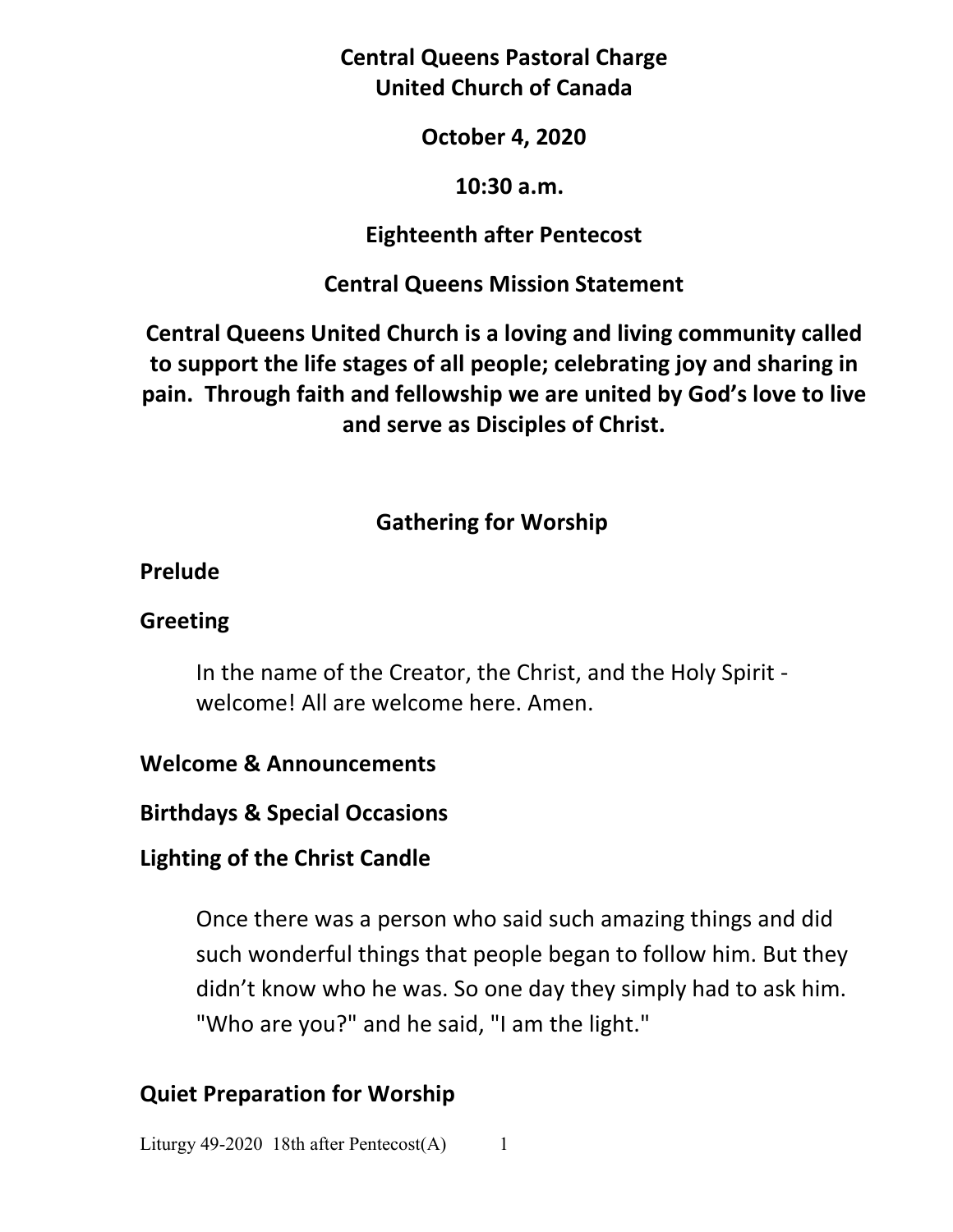**Bible Presentation** 

**Introit "Gather Us In"** MV #7 X2

## **Call to Worship**

 Creator God, we are here, together in hope!  **With community and creation,**  with neighbours near and far, **with those known and new,** with Christians across geography and across time,  **together in hope! Let us worship!**

| "Praise with Joy the World's Creator"<br><b>Hymn</b> | VU #312 |
|------------------------------------------------------|---------|
|------------------------------------------------------|---------|

## **Prayer of Approach**

 **Holy and gracious God, let us be open to your presence among your people, those gathered for worship, and all of your people, throughout your creation. May we receive you fully and respond to you wholeheartedly.** 

*We share in the ancient prayer Jesus prayed ...*

 **Lord's Prayer** 

 **Our Father, who art in heaven, hallowed be thy name.**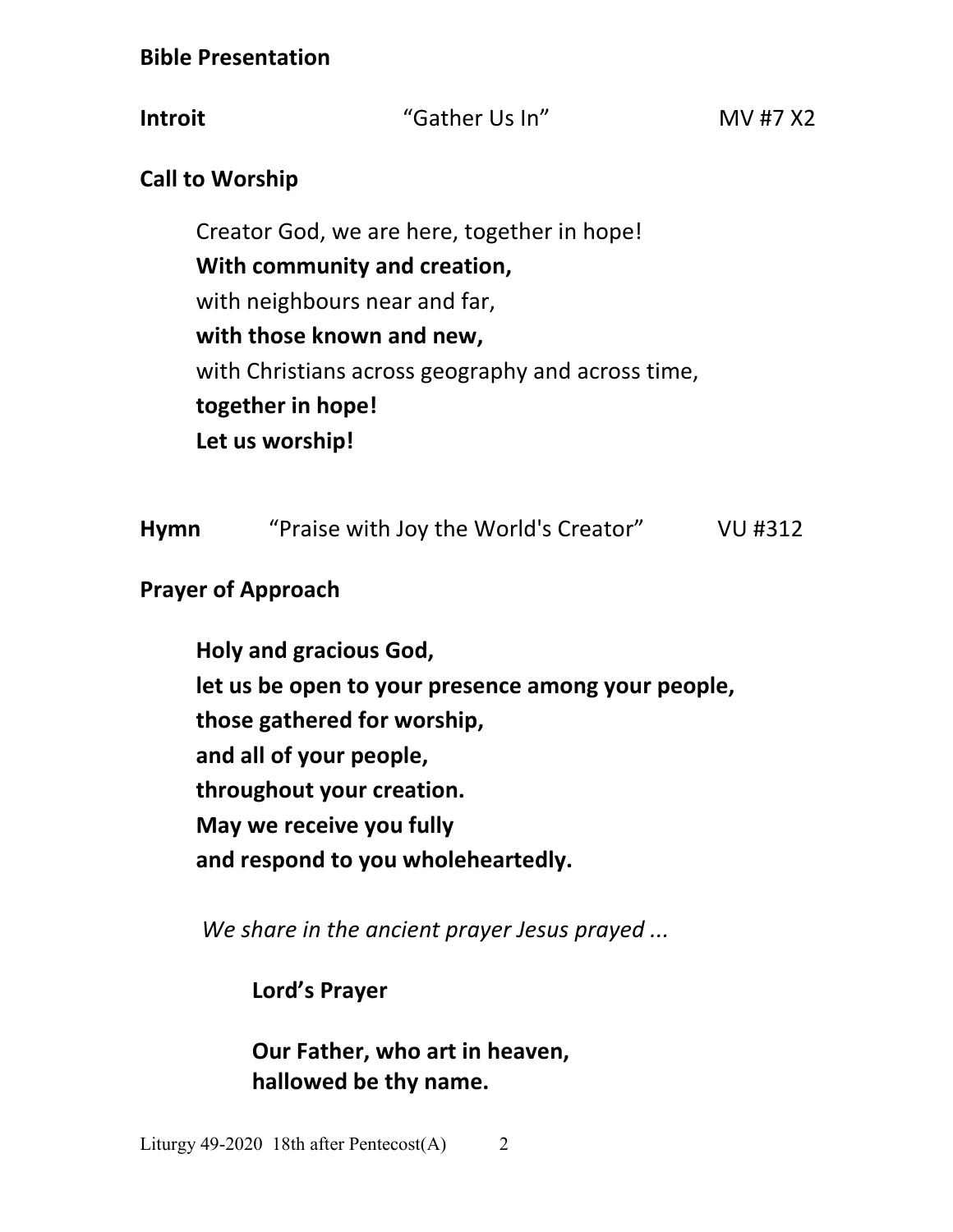| Thy Kingdom come,                            |
|----------------------------------------------|
| thy will be done on earth,                   |
| as it is in heaven.                          |
| Give us this day our daily bread;            |
| and forgive us our trespasses,               |
| as we forgive those who trespass against us; |
| and lead us not into temptation,             |
| but deliver us from evil.                    |
| For thine is the kingdom,                    |
| the power, and the glory,                    |
| for ever and ever. Amen.                     |

| Psalm 19    |                                | VU # 740-741    |
|-------------|--------------------------------|-----------------|
| <b>Hymn</b> | "Come, Children, Join to Sing" | VU #345 vv. 1&2 |

|  |  |  | <b>All God's Children</b> |
|--|--|--|---------------------------|
|--|--|--|---------------------------|

| <b>Hymn</b> | "Come, Children, Join to Sing" | VU #345 v. 3 |
|-------------|--------------------------------|--------------|
|-------------|--------------------------------|--------------|

### **Presentation of Our Gifts**

#### **Offertory Invitation**

 We are so blessed through the gifts of all peoples and all creation. We pause now to offer our lives and hearts, with gratitude for the presence of God in the world. We give as we are able, we give as we are called.

| <b>Offertory</b> | "What Can I Do?" | MV #191 |
|------------------|------------------|---------|
|                  |                  |         |

**Presentation of Offering**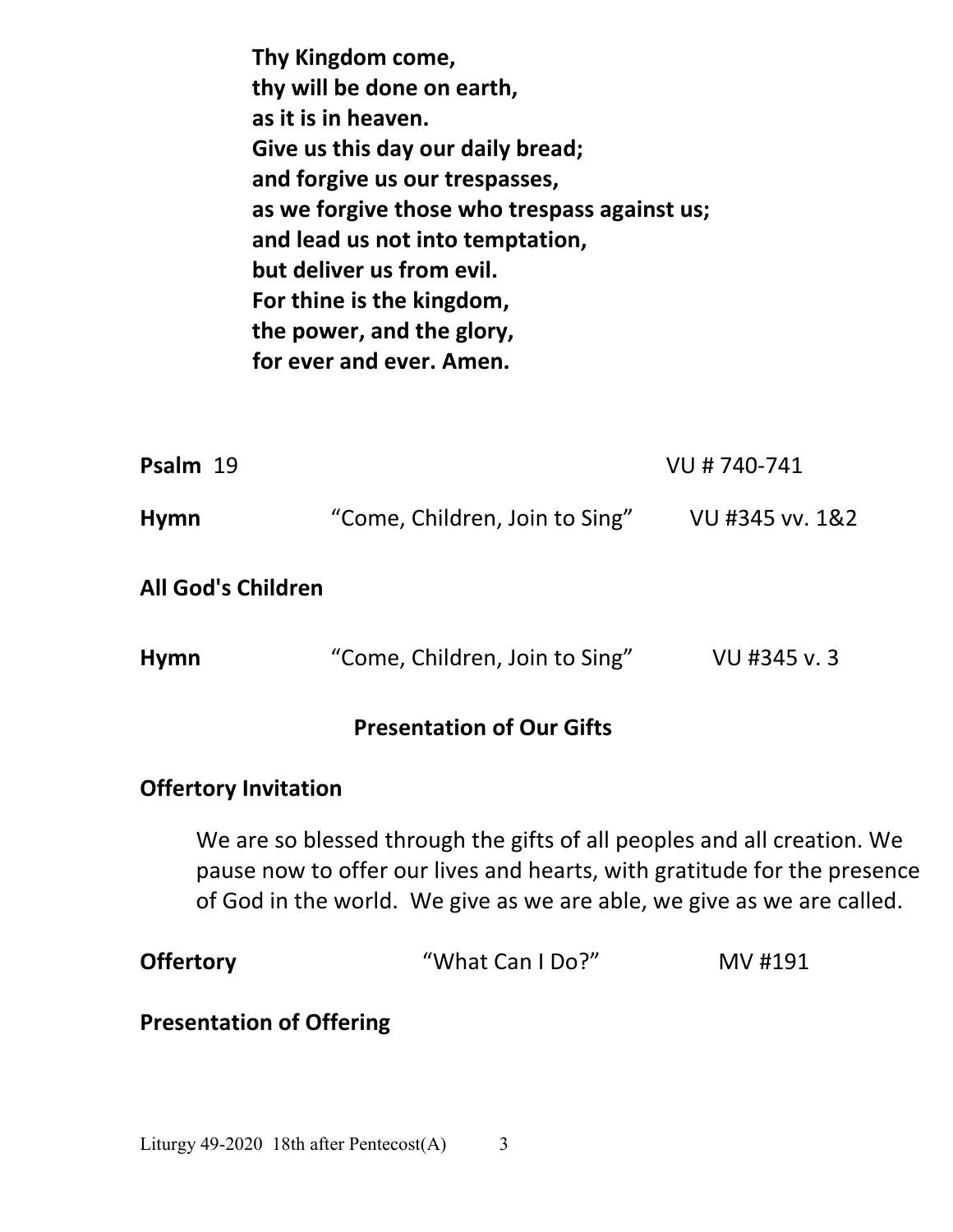# **Offertory Prayer**

 **Everything that is, is yours, God. You created it in love. So we offer everything we have to you. We offer it in love. In our gathering, help us to touch Earth lightly. In our sharing, help us to see the need of all creation. In our using, help us to be people of justice and hope for all you have brought into being. Alleluia! Amen!** 

## **Listening for the Word**

# **Sacred Reading**

# **Exodus 20:1-4, 7-9, 12-20**

Then God spoke all these words:

I am the LORD your God, who brought you out of the land of Egypt, out of the house of slavery; you shall have no other gods before me. You shall not make for yourself an idol, whether in the form of anything that is in heaven above, or that is on the earth beneath, or that is in the water under the earth...

You shall not make wrongful use of the name of the LORD your God, for the LORD will not acquit anyone who misuses his name. Remember the sabbath day, and keep it holy. Six days you shall labour and do all your work...

Honour your father and your mother, so that your days may be long in the land that the LORD your God is giving you.

You shall not murder.

You shall not commit adultery.

You shall not steal.

You shall not bear false witness against your neighbour.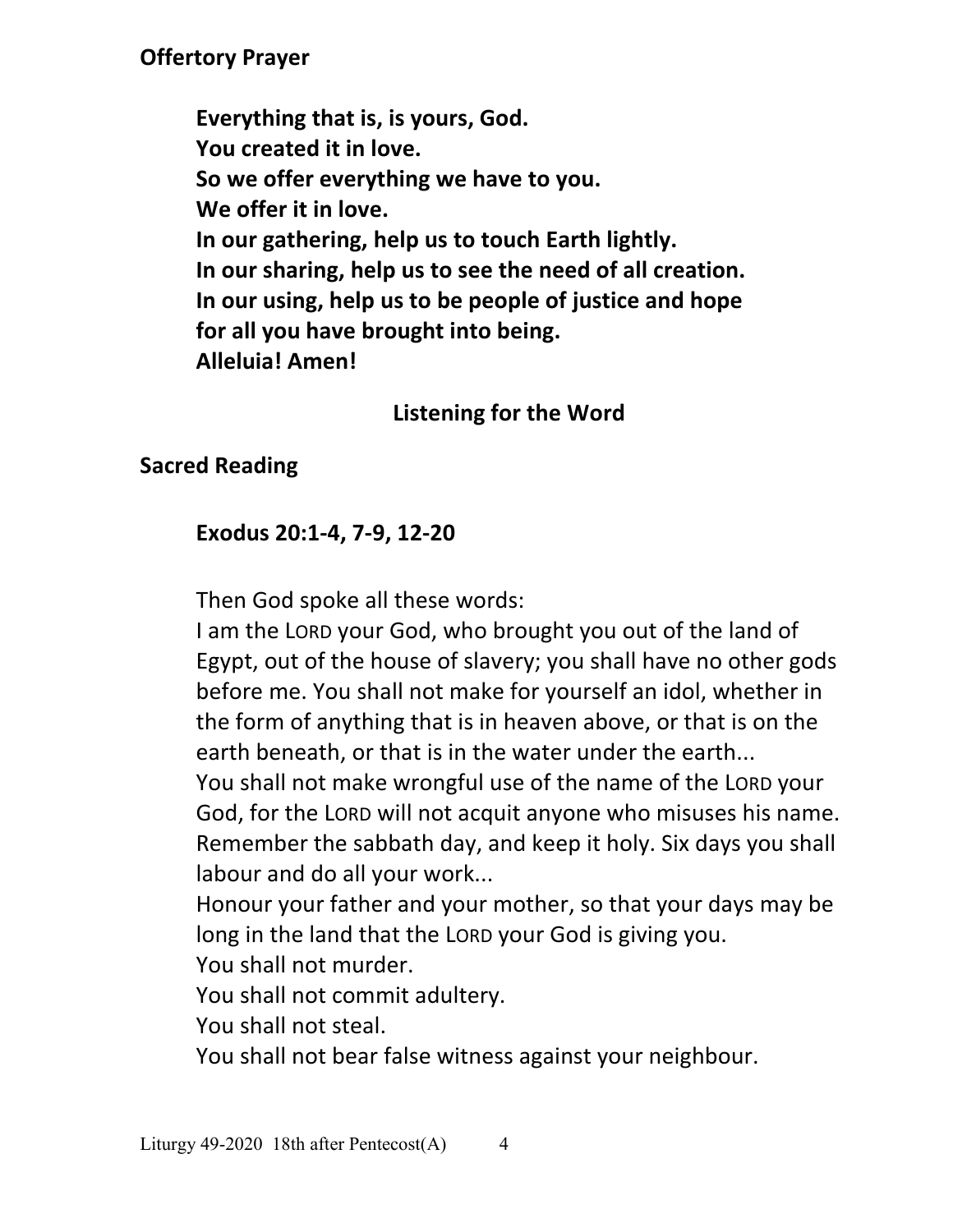You shall not covet your neighbour's house; you shall not covet your neighbour's wife, or male or female slave, or ox, or donkey, or anything that belongs to your neighbour. When all the people witnessed the thunder and lightning, the sound of the trumpet, and the mountain smoking, they were afraid and trembled and stood at a distance, and said to Moses, "You speak to us, and we will listen; but do not let God speak to us, or we will die." Moses said to the people, "Do not be afraid; for God has come only to test you and to put the fear of him upon you so that you do not sin."

### **Matthew 21:33-46**

"Listen to another parable. There was a landowner who planted a vineyard, put a fence around it, dug a wine press in it, and built a watchtower. Then he leased it to tenants and went to another country. When the harvest time had come, he sent his slaves to the tenants to collect his produce. But the tenants seized his slaves and beat one, killed another, and stoned another. Again he sent other slaves, more than the first; and they treated them in the same way. Finally he sent his son to them, saying, 'They will respect my son.' But when the tenants saw the son, they said to themselves, 'This is the heir; come, let us kill him and get his inheritance.' So they seized him, threw him out of the vineyard, and killed him. Now when the owner of the vineyard comes, what will he do to those tenants?" They said to him, "He will put those wretches to a miserable death, and lease the vineyard to other tenants who will give him the produce at the harvest time."

Jesus said to them, "Have you never read in the scriptures:

 'The stone that the builders rejected has become the cornerstone;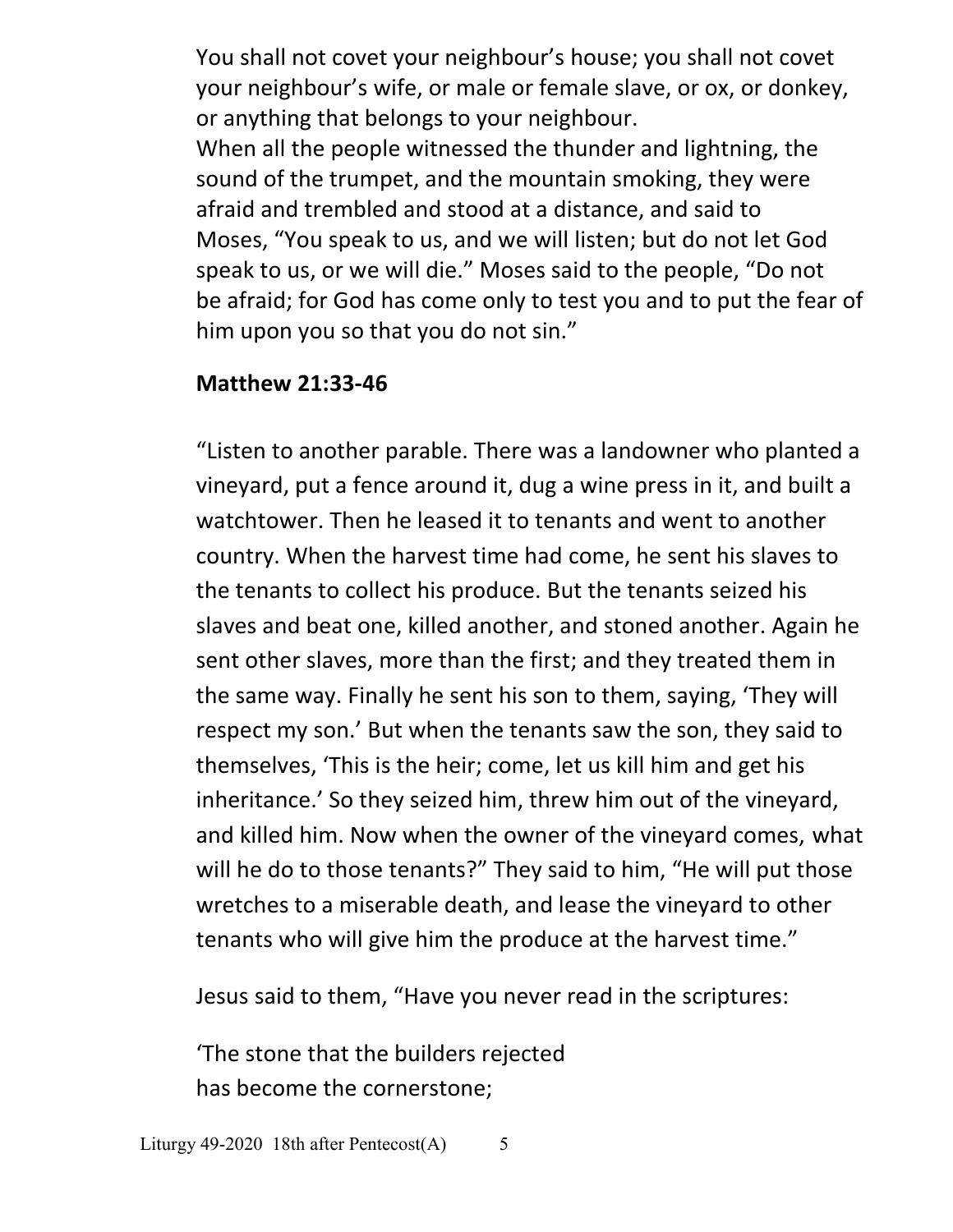this was the Lord's doing, and it is amazing in our eyes'?

Therefore I tell you, the kingdom of God will be taken away from you and given to a people that produces the fruits of the kingdom. The one who falls on this stone will be broken to pieces; and it will crush anyone on whom it falls."

When the chief priests and the Pharisees heard his parables, they realized that he was speaking about them. They wanted to arrest him, but they feared the crowds, because they regarded him as a prophet.

## **Anthem**

## **Sermon**

# **Pastoral Prayer**

# **Responding to the Word**

| <b>Hymn</b> | "Be Thou my Vision" | VU #642 |
|-------------|---------------------|---------|
|             |                     |         |

## **Blessing**

 May the blessings of God, the Creator, the Christ, and the Holy Spirit go with you into the world. **Amen.** 

# **Extinguishing of the Candle**

I'm going to change the light so it is not just in one place any more. It can be in many places all at once. Watch.